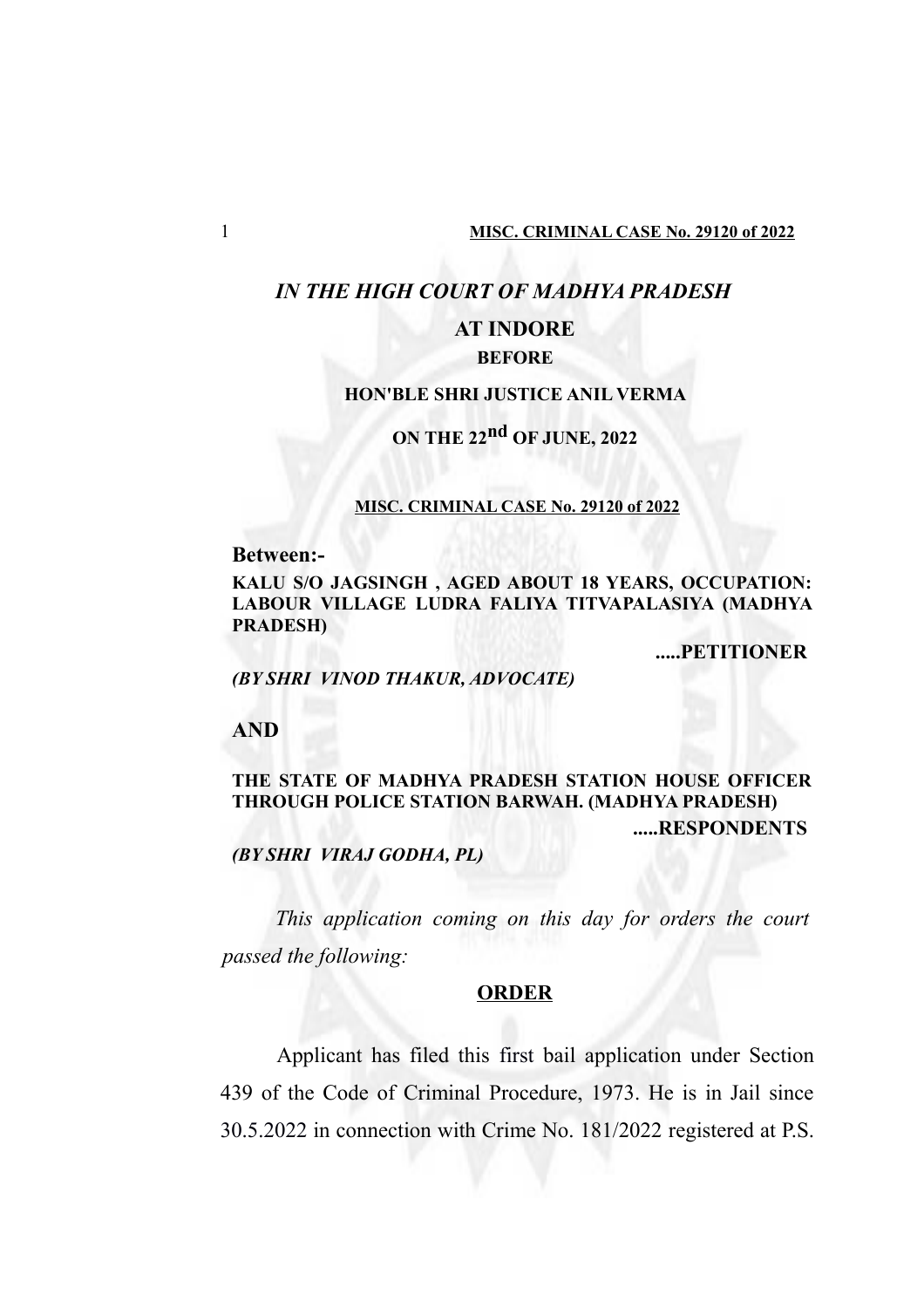- Barwah District Khargone (M.P.) for commission of offence punishable under Section 34(2) of MP Excise Act.

As per prosecution story, on 2.4.2022 police received discrete information form the informer about transportation of illegal liquor. Acting upon said information, police intercepted motorcycle bearing registration no MP-09-NC-9460 driven by co-accused Mukesh alognwith the present applicant. On seeing the police party present applicant fled away from the spot. On search, the coaccused was found to be in possession of 70 bulk litres liquor unauthorisedly and illegally. Accordingly, a case has been registered.

Learned counsel for the applicant submits that applicant is innocent and he has been falsely implicated in this matter. He further submits that there is no legal evidence available on record to connect the applicant with the aforementioned offence and no further custodial interrogation is required. Applicant is in jail since 30.5.2022. He is a permanent resident of District Khargone. Coaccused person Mukesh has been enlarged on bail by this court by order dated 23.5.2022 passed in M.Cr.C.No. 25452/2022, therefore, present applicant also deserves for bail on the ground of parity.

*Per-contra,* learned PL for respondent/State opposes the bail application and prays for its rejection. But he fairly admits that appliant has no criminal antecedent.

Perused the case diary as well as the impugned order of the